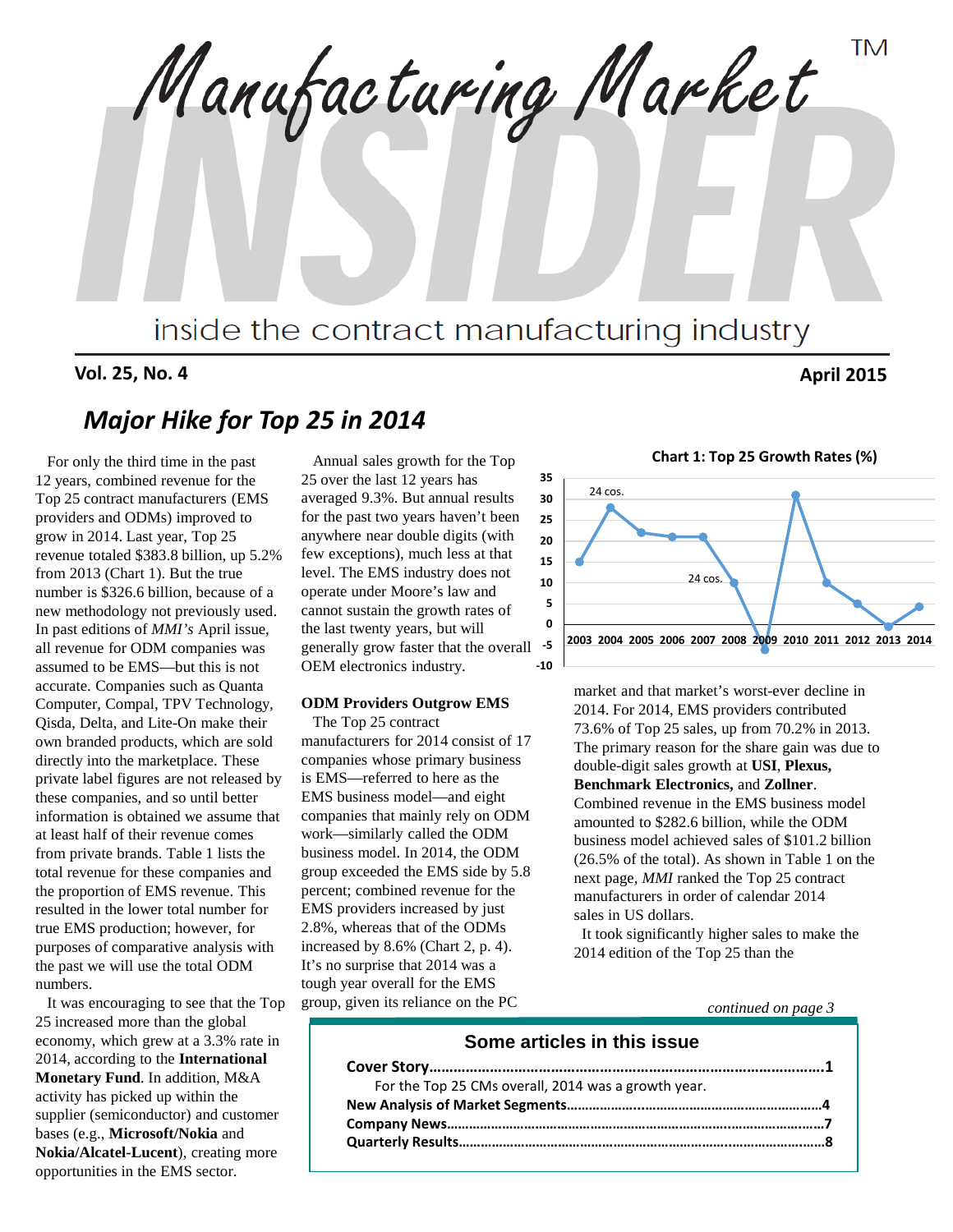|                   | Table 1: Top 25 Contract Manufacturers for 2014 |                           |                                                       |                                                                                                 |                                            |                                                       |                |                                                  |                     |                  |                                  |                            |                                                                                                                                                                                                                                       |
|-------------------|-------------------------------------------------|---------------------------|-------------------------------------------------------|-------------------------------------------------------------------------------------------------|--------------------------------------------|-------------------------------------------------------|----------------|--------------------------------------------------|---------------------|------------------|----------------------------------|----------------------------|---------------------------------------------------------------------------------------------------------------------------------------------------------------------------------------------------------------------------------------|
| Business<br>Model | Company                                         | Head-<br>quarters         | <b>Sales</b><br>calendar<br>2014<br>(millions<br>USD) | <b>Actual or</b><br><b>Estimated</b><br><b>EMS</b> or<br><b>ODM Sales</b><br>(millions)<br>USD) | <b>Rank by</b><br>2014<br>millions<br>USD) | <b>Sales</b><br>calendar<br>2013<br>(millions<br>USD) | 2013<br>rank   | <b>Growth</b><br>$13 - 14$ in<br><b>US\$ (%)</b> | No. of<br>people    | No. of<br>plants | <b>Total</b><br>facility<br>s.f. | No.<br><b>SMT</b><br>lines | No. of customers and/or notable<br><b>customers</b>                                                                                                                                                                                   |
| <b>EMS</b>        | Hon Hai<br>Precision<br>Industry<br>(Foxconn)   | New<br>Taipei,<br>Taiwan  | 139,030                                               | 139,030                                                                                         | 1                                          | 133,226                                               | 1              | 4.4%                                             | 1,700,000<br>(est.) | 80<br>(est.)     | 100M<br>(est.)                   | 2,000<br>(est.)            | Acer, Amazon, Apple, Blackberry,<br>Cisco, Dell, HP, IBM, Intel,<br>Nintendo, Sony, Visio, Xiaomi                                                                                                                                     |
| EMS               | Pegatron                                        | Taipei,<br>Tawian         | 33,656                                                | 30,506                                                                                          | $\overline{2}$                             | 28,935                                                | 2              | 5.4%                                             | 250,000<br>(est.)   | 10               | 25M<br>(est.)                    | 350<br>(est.)              | Acer, Apple, ASUS, Epson, Sony,<br>Toshiba                                                                                                                                                                                            |
| <b>EMS</b>        | Flextronics                                     | San Jose.<br>CА           | 26,921                                                | 26,921                                                                                          | 3                                          | 24,680                                                | 3              | 9.1%                                             | 200,000             | 70               | 27M                              | 400<br>(est.)              | Alcatel-Lucent, Casio, Ciena, Cree<br>Lighting, F-5 Networks, Ford,<br>Google, HP, J&J, Lockheed,<br>Motorola, NEC, Oracle, Pace, Q-<br>Cells, Siemens, Sunpower, Xerox                                                               |
| <b>EMS</b>        | Wistron                                         | Taipei,<br>Taiwan         | 19,950                                                | 19,950                                                                                          | 4                                          | 21,341                                                | 6              | $-6.5%$                                          | 150,000<br>(est.)   | 9                | 18M                              | 400<br>(est.)              | Acer, Dell, Google, HP, Lenovo,<br>Sony                                                                                                                                                                                               |
| <b>EMS</b>        | Jabil Circuit                                   | St. Peters-<br>burg, FL   | 15,969                                                | 15,969                                                                                          | 5                                          | 18,311                                                | $\overline{7}$ | $-12.8%$                                         | 142,000             | 72               | 30M<br>(est.)                    | 300<br>(est.)              | Agilent, Apple, Cisco, EchoStar,<br>Ericsson, GE, HP, IBM, Medtronic,<br>Motorola, NetApp, Nokia Siemens<br>Networks, Novartis, Pace,<br>Sunpower, Valeo                                                                              |
| ODM               | Quanta<br>Computer                              | Taipei,<br>Taiwan         | 30,573                                                | 15,287                                                                                          | 6                                          | 29,051                                                | 2              | 5.2%                                             | 100,000             | 13               | 15M                              | 300                        | Acer, Apple, ASUS, Dell, Fujitsu,<br>Google, HP, Microsoft, NEC,<br>Panasonic, Philips, Sharp, Sony,<br>Toshiba                                                                                                                       |
| ODM               | Compal                                          | Taipei,<br>Taiwan         | 27,912                                                | 13,956                                                                                          | 7                                          | 22,857                                                | 5              | 22.1%                                            | 220,000<br>(est.)   | 8                | 13M<br>(est.)                    | 500<br>(est.)              | Acer, Alcatel-Lucent, Dell, HP,<br>Hitachi, Juniper, Linksys, Microsoft,<br>Motorola, NEC, Panasonic, Toshiba,<br>Vibo, Western Digital,                                                                                              |
| <b>EMS</b>        | TPV<br>Technology                               | Hong Kong                 | 11,681                                                | 9,799                                                                                           | 8                                          | 11,973                                                | 10             | $-2.4%$                                          | 31,589              | 14               | 6M                               | 130                        | Dell, HP, IBM, Inventec, Mitsubishi<br>Electric, NEC, Panasonic, Toshiba                                                                                                                                                              |
| ODM               | Inventec                                        | Taipei City,<br>Taiwan    | 14,377                                                | 7,189                                                                                           | 9                                          | 15,215                                                | n/a            | $-5.5%$                                          | 60,000              | 12               | 8M (est.)                        | 150<br>(est.)              | Apple, Barnes & Noble, British<br>Telecom, Cisco, Dell, Fujitsu,<br>Google, HP, Psion, Siemens, TI,<br>Toshiba, Xiaomi                                                                                                                |
| <b>EMS</b>        | Sanmina                                         | San Jose,<br>CА           | 6,438                                                 | 6,438                                                                                           | 10                                         | 5,870                                                 | 11             | 9.7%                                             | 43,101              | 32               | 12.2M                            | 130<br>(est.)              | Advanced Digital Broadcast, AT&T,<br>Brunswick, Canon, Ciena, Citizen,<br>Dell, Diebold, GE, Harman, HP,<br>IBM, Illumina, Panasonic, Philips,<br>RF Surgical, Seagate, Trane                                                         |
| <b>EMS</b>        | New Kinpo<br>Group                              | New<br>Taipei,<br>Taiwan  | 7,230                                                 | 5,780                                                                                           | 11                                         | 6,625                                                 | 9              | 9.1%                                             | 431,999             | 31               | 14.5M                            |                            | ASUS, ASRock, Buffalo, Casio,<br>Epson, Gigabyte, HP, Hitachi, GE,<br>295 Lenovo, Nikon, Pace, Panasonic,<br>Pioneer, Samsung, Seagate, Sony,<br>TI, Toshiba, Western Digital                                                         |
| <b>EMS</b>        | Celestica                                       | Toronto,<br>ON.<br>Canada | 5,630                                                 | 5,630                                                                                           | 12                                         | 5,796                                                 | 12             | $-2.9%$                                          | 33,000              | 75               | 5.5M                             | 150<br>(est.)              | Agilent, Alcatel-Lucent, Applied<br>Materials, Baxter, Carrier, Cisco,<br>EMC, HP, Hitachi, Honeywell, IBM,<br>Juniper, NEC, Oracle                                                                                                   |
| ODM               | Qisda                                           | Taipei,<br>Taiwan         | 4,406                                                 | 3,260                                                                                           | 13                                         | 4,017                                                 | 13             | 9.7%                                             | 35,000              | 3                | 4M                               | 80                         | NEC, Philips (displays), Siemens,<br>Sony                                                                                                                                                                                             |
| <b>EMS</b>        | Benchmark<br>Electronics                        | Angleton,<br>TХ           | 2,797                                                 | 2,797                                                                                           | 14                                         | 2,506                                                 | 14             | 11.6%                                            | 11,000              | 23               | 3.1M                             | 90 (est.)                  | Applied Materials, ARRIS Solutions,<br>Emerson, IBM                                                                                                                                                                                   |
| <b>EMS</b>        | Shenzhen<br>Kaifa                               | Shenzhen.<br>China        | 2,654                                                 | 2,654                                                                                           | 15                                         | 2,430                                                 | 15             | 9.2%                                             | 21,000              | $\overline{7}$   | 5.4M                             | >100                       | ENEL, Epson, Hitachi, Huawei,<br>Kingston, ResMed, Samsung,<br>Seagate, Western Digital, ZTE                                                                                                                                          |
| <b>EMS</b>        | USI                                             | Shanghai,<br>China        | 2,579                                                 | 2,579                                                                                           | 16                                         | 2,303                                                 | 16             | 12.0%                                            | 16,000              | 6                | 2.7M                             | 120                        | $100+$                                                                                                                                                                                                                                |
| ODM               | Delta                                           | Taipei,<br>Taiwan         | 6,292                                                 | 2,517                                                                                           | 17                                         | 5,965                                                 | n/a            | 5.5%                                             | 50,000              | 53               | 6M                               | 125                        | Amazon, Apple, ASUS, Audi, Black<br>& Decker, Dell, Cisco, Eaton,<br>Ericsson, Facebook, Fujitsu, GE,<br>Google, HP, IBM, Intel, Microsoft,<br>NEC, Oracle, Rockwell, Sony,<br>Toshiba                                                |
| <b>EMS</b>        | Plexus                                          | Neenah,<br>W١             | 2,509                                                 | 2,509                                                                                           | 18                                         | 2,228                                                 | 17             | 12.6%                                            | 12,000              | 12               | 3.4M                             |                            | ABB, AMX, ARRIS Group, Coca-<br>Cola, Draeger, Dragonwave, GE,<br>General Dynamics, Gotham<br>90 Networks, Harmonic, Honeywell<br>Aerospace, Inovonics, Juniper,<br>Motorola, MNS, Patientline,<br>Siemens, Tellular, Visual Networks |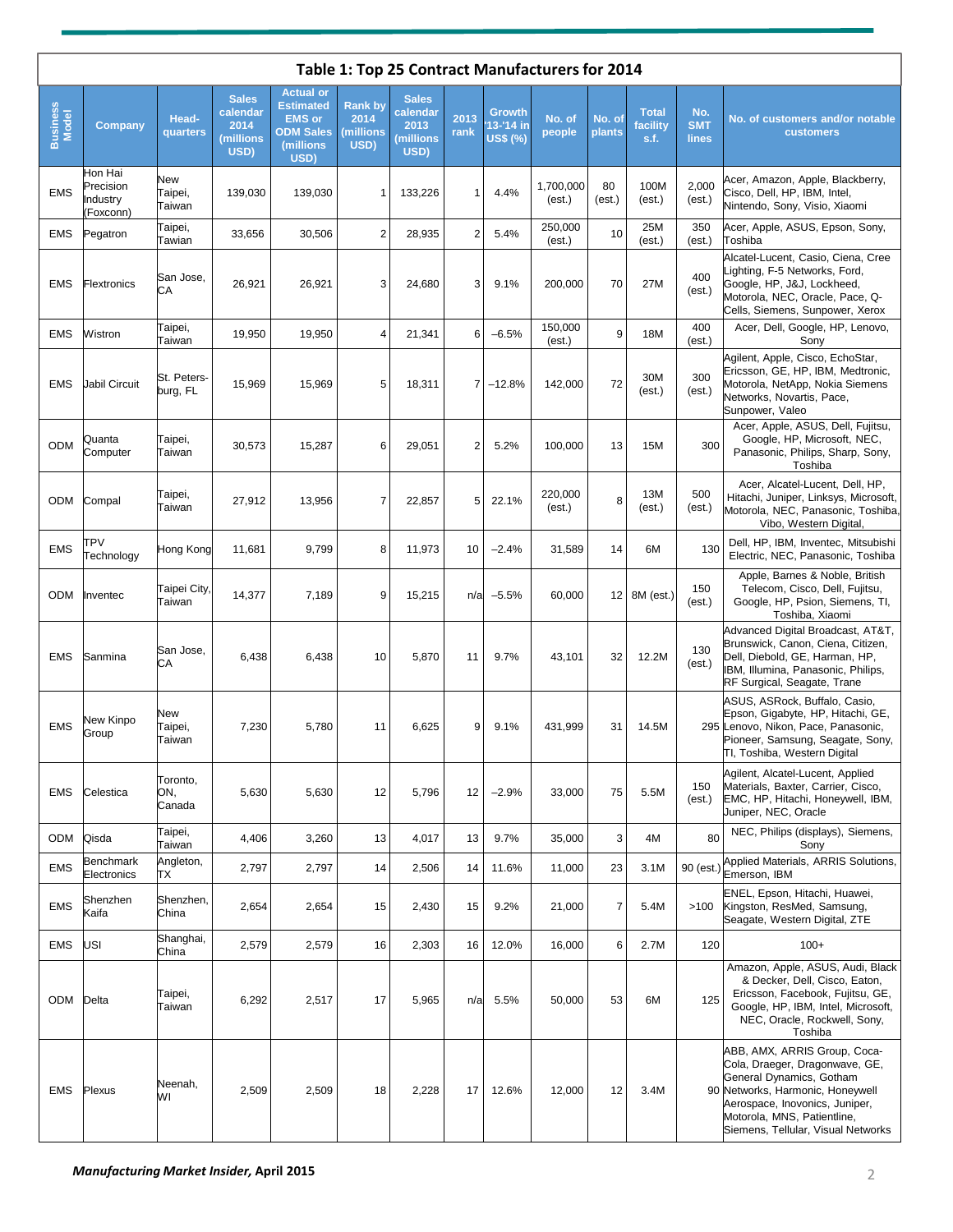| <b>Business Model</b>  | Company                    | Head-<br>quarters     | <b>Sales</b><br>calendar<br>2014<br>(millions<br>USD) | <b>Actual or</b><br><b>Estimated</b><br><b>EMS</b> or<br><b>ODM Sales</b><br>(millions<br>USD) | <b>Rankby</b><br>2014<br><b>millions</b><br>USD) | <b>Sales</b><br>calendar<br>2013<br>(millions<br>USD) | 2013<br>rank | <b>Growth</b><br>$113 - 14$<br>in US\$<br>$(\%)$ | No. of<br>people | No.<br>of<br><b>plants</b> | <b>Total</b><br>facility<br>s.f. | No.<br><b>SMT</b><br>lines |              | No. of customers and/or notable<br>customers                                                                                                                                 |  |
|------------------------|----------------------------|-----------------------|-------------------------------------------------------|------------------------------------------------------------------------------------------------|--------------------------------------------------|-------------------------------------------------------|--------------|--------------------------------------------------|------------------|----------------------------|----------------------------------|----------------------------|--------------|------------------------------------------------------------------------------------------------------------------------------------------------------------------------------|--|
|                        | ODM Lite-On                | Taipei,<br>Taiwan     | 7,612                                                 | 2,284                                                                                          | 19                                               | 7,022                                                 |              | 8.4%<br>n/a                                      |                  | 60,000                     | $\overline{7}$                   | 7M                         | 150          | Alcatel-Lucent, Dell, HP,<br>Huawei, Microsoft, Philips,<br>Siemens, Sony Ericsson                                                                                           |  |
|                        | <b>EMS Venture</b>         | Singapore             | 1,950                                                 | 1,950                                                                                          | 20                                               | 1,865                                                 |              | 4.6%<br>18                                       |                  | 12,000                     | 10                               | 3.7M<br>(est.)             | 180          | ABB, Aglient, HP,<br>Honeywell, IBM, Illumina,<br>Keysight, Micros, NCR,<br>Oclaro, Qlogic, Talaris/Glory,<br>Toshiba-TEC, Verifone,<br>Waters                               |  |
|                        | <b>EMS Zollner</b>         | Zandt,<br>Germany     | 1,423                                                 | 1,423                                                                                          | 21                                               | 1,180                                                 |              | 21<br>20.6%                                      |                  | 8,790                      | 17                               | 3.1M                       | 48           | >500                                                                                                                                                                         |  |
|                        | <b>ODM New Kinpo Group</b> | New Taipei,<br>Taiwan | 7,230                                                 | 1,450                                                                                          | 22                                               | 6,625                                                 | n/a          | 9.1%                                             | 431,999          |                            | 31                               | 14.5 M                     | 295          | Asus, ASRock, Buffalo,<br>Casio, Epson, Gigabyte, HP,<br>Hitachi, GE, Lenovo, Nikon,<br>Pace, Panasonic, Pioneer,<br>Samsung, Seagate, Sony,<br>TI, Toshiba, Western Digital |  |
|                        | <b>ODM MicroStar</b>       | Taipei,<br>Taiwan     | 2,802                                                 | 1,401                                                                                          | 23                                               | 2,422                                                 |              | n/a<br>15.7%                                     |                  | 22,000                     | $\overline{4}$                   | 3M                         | 50           | Gateway, Fujitsu, IBM,<br>Legend, NEC                                                                                                                                        |  |
|                        | EMS SIIX Corp.             | Osaka,<br>Japan       | 1,139                                                 | 1,139                                                                                          | 24                                               | 1,240                                                 |              | 20<br>$-8.1%$                                    |                  | 8,862                      | 9                                | 1.4M                       | 26<br>(est.) | $200+$                                                                                                                                                                       |  |
| <b>EMS UMC</b>         |                            | Saitama,<br>Japan     | 1,034                                                 | 1,034                                                                                          | 25                                               | 1,293                                                 |              | $-20.0%$<br>19                                   |                  | 9,825                      | 8                                | 1.4M                       | 139          |                                                                                                                                                                              |  |
| Total/<br>Ave-<br>rage |                            |                       | 383,794                                               | 326,600                                                                                        |                                                  | 364,976                                               |              | 5.2%                                             |                  |                            |                                  |                            |              |                                                                                                                                                                              |  |

Companies with multiple businesses were classified as EMS or ODM as indicated by the first acronym in the business model description. Model descriptions are not meant to capture every business a company might pursue. For Taiwan-based ODMs and Hon Hai, converting NT\$ into US\$ was done using average quarterly exchange rates based on US Federal Reserve data.

previous year. A place in the Top 25 required a minimum of \$1.03 billion, \$224 million above the 2013 cutoff of \$810 million. Sales growth among the bottom ranks of the Top 25 resulted in an increase of the cutoff. Interestingly, the cutoff has increased this year in contrast to its decline for three consecutive years following 2010 (Chart 3, p. 4). This would suggest that Tier 1 companies are getting larger as they assume more production from their customers and make strategic acquisitions. Incidentally, it should be noted that New Kinpo Group is the only EMS supplier that generates both EMS and ODM revenue, thus ranking twice in Table 1. A company is considered an EMS company if its EMS sales are greater than half of its total sales. This year we have changed Wistron's designation to an EMS company for this reason.

At \$139 billion in sales for 2014, **Hon Hai Precision Industry** again stood unchallenged leading the Top 25. The company's share of Top 25 revenue decreased in 2014 but increased over the previous three years. Last year, revenue

for the remaining 24 companies grew at 4.3% from a year earlier.

 Performing an analysis of the true positions of the Top 25 between 2013 and 2014 is not a meaningful exercise because of our new system of segmenting ODM/EMS sales by ODM supplier. For example, in 2013, Quanta Computer ranked second in revenue by counting all of its revenue as EMS, but this year because we estimated what we believe to be realistic EMS versus branded product revenue, it dropped down to fifth position. *MMI* believes that this new method presents a more accurate picture of the top EMS and ODM companies. (In contrast, the Top 50 EMS companies presented last month ranked only pure-play EMS companies. New Kinpo Group did not report its ODM revenue until this month.)

 There were few new entrants in the makeup of the 2014 Top 25 when compared with the previous year's edition. Few spots on the 2014 list opened up when ODM providers **AmTRAN Technology** and **Ability Enterprise** (which is owned by

Pegatron) and EMS providers like **Sumitronics** and **Beyonics Technology,** a Top 25 member in 2013, failed to qualify because of sales declines. The departure allowed three new ODM providers, **Delta, Lite-On,** and **MicroStar,** and EMS provider **New Kinpo Group** to join the Top 25 group.

 Sales were down at seven CMs, (Table 1,pp. 2 and 3), whereas six players posted double-digit growth. ODM provider **Compal Electronics** climbed the farthest—an ascent of two positions. It was no coincidence that Compal Electronics also achieved the highest sales growth at 22.1%.

 *Editor's note*: While we strive for accuracy, most of the top-tier suppliers do not earn all of their revenue from EMS and ODM work. Most companies mix in revenue from other businesses such as components, connectors, switches, cable and harness, and subassemblies (LCD displays, hard disk drives, embedded PC technology) that is not separated out in their annual reports or government filings. To some degree, Top 25 sales and growth figures have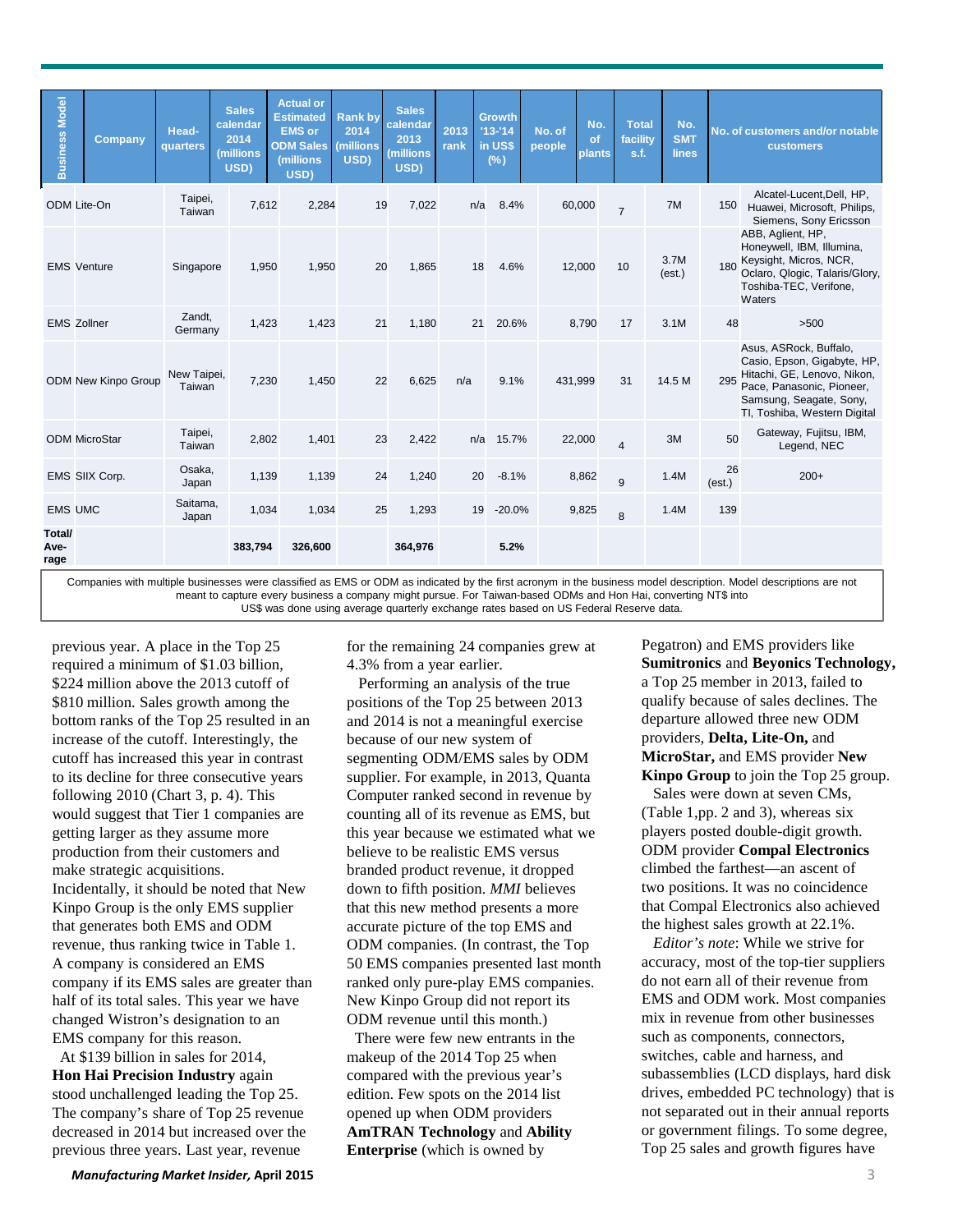been influenced by revenue from businesses outside the realm of contract manufacturing. There may be cases where the addition of other business to contract manufacturing revenue might have unfairly boosted a provider's rank.







# *New Analysis of Market Segments*

 *MMI* has completed its latest analysis of EMS market segments by utilizing data from its annual Top 50 EMS™ survey. Unfortunately, data from only 38 of the Top 50 EMS providers was collected, leaving out major suppliers such as **Foxconn**. The results show that the telecom segment (both communications infrastructure and commodities) accounted for the single largest market segment among respondents. The smaller segments industrial/commercial, medical, automotive, defense/security/ aerospace, and other—together represented 45.0%, or nearly half, of the providers' total sales of \$90 billion (Chart 1A, p. 6). In a similar analysis of Top 50 data for 2013, the nontraditional areas claimed approximately a one-third share of total revenue (April 2013, p. 3). For many providers, nontraditional areas continue to be the most productive segments for their business development efforts.

 The attraction of the nontraditional areas can be seen in the popularity of the industrial segment, which drew 35 out of 38 providers. No other segment in this analysis came close to getting that much industry activity.

 Market segment percentages for the 38 Top 50 EMS providers appear in Table 1A on page 5. Percentages came directly from the providers' responses to the Top 50 survey. Twelve companies in the Top 50 either did not provide a breakdown of their sales by

*Manufacturing Market Insider,* **April 2015** 4

market segment or supplied data inconsistent with *MMI's* categories.

 Computer & Storage took the second largest share of the 40 providers' aggregate sales in 2014. The Computer & Storage segment accounted for 21.4% of combined sales. Two companies, **Shenzhen Kaifa** and **SMT Technologies**, obtained 86% and 85% of their sales from the segment, respectively. Other leaders (as a percent of sales) included **Global Brands Mfg., Sumitronics**, **New Kinpo Group,** and **Di-Nikko Engineering**. For 17 providers out of 38, computing and storage was a segment to avoid, registering zero sales. Much of the outsourcing in the computing and storage space is controlled by ODM companies. Their considerable presence in the space shrinks the amount of business available to other EMS providers and even more so for those who eschew high volumes. Still, some providers showed fairly high volumes and revenue within the space, including **New Kinpo Group**, **Flextronics**, **Shenzhen Kaifa,** and **Jabil Circuit**  (Table 1A).

 The remaining segment, Consumer electronics, includes digital TVs, video console games and set-top boxes, audiovideo equipment, appliances, and other high-volume products, and accounted for 9.2% of total revenue. Several EMS companies including Flextronics, Jabil Circuit, and New Kinpo Group generated several billion dollars in revenue from this segment. Generally, Tier 1 suppliers service this segment due to the high unit volumes and low profit margins that result.

Second- and third-tier providers that follow a lower volume, high-mix strategy want no part of the highvolume workplace.

 Although 2014 was a year of modest growth for the Top 38, the same cannot be said for the four leading market segments. To see which areas grew and which did not, *MMI* performed an apples-to-apples comparison by using market segment data from 38 companies that were present in both the 2013 and 2014 analyses.

 After combining the segment data from the 38 providers for both years, analysis showed that three sectors gained revenue in 2014 versus the prior year and two sectors saw lower sales last year. The computing and storage, communications infrastructure, and nontraditional sectors were the winners in this comparison, whereas the consumer (mobile phones and other high-volume markets) segment was on the losing end.

 For the 38 providers as a whole, 2014 sales from the nontraditional segments (including "other") rose 89.7%, which was well above the group's average growth of 44.4%. The above-average growth of the nontraditional areas probably indicates a greater abundance of new outsourcing opportunities in those areas, which tend to be less penetrated than the more mature consumer and communications commodity segments.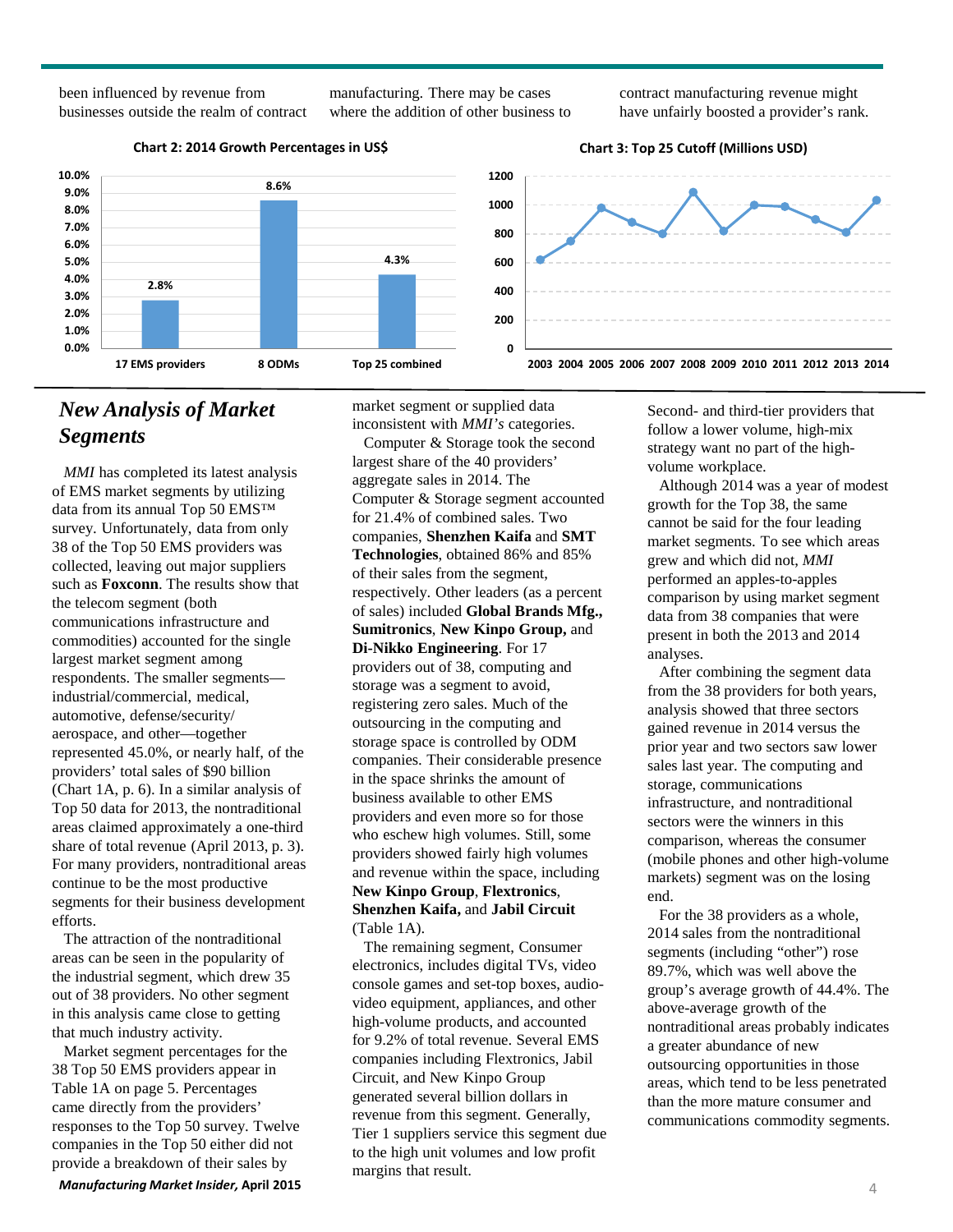Revenue from Computer & Storage products grew at a significantly lower rate than was observed for the nontraditional areas. Computer & Storage expanded 57.3%, perhaps a somewhat pleasant surprise in light of slower-thanexpected overall growth in world markets. And yet, demand for consumer products in China and other developing countries continues unabated, giving this segment a built-in engine for growth. In this comparison, sales from the Communications Infrastructure segment increased 26.7% from 2013, a solid increase given that most sales of such equipment go to top-tier suppliers like Foxconn, Flextronics, Jabil, and Sanmina. Finally, Consumer products fell 29.9% from a year earlier.

The three top-tier providers in this analysis contributed 70% of total sales. As a result, these three providers heavily influenced market segment results for the entire group of 38.

 What do the market segments look like for providers below the top tier? For the remaining 35 EMS providers, the nontraditional areas overall take on greater importance. In 2014, the nontraditional segments (plus "other") accounted for 63.9% of the combined revenue of those 35 providers. This result is consistent with a 2013 analysis of 34 providers, in which the nontraditional areas captured share of 48.8% (April 2014, p. 6). If these results can be extrapolated to the industry at large, then it can be said that the nontraditional segments supply more than half of the revenue for providers below the second and third tiers. This is not surprising, as this group of EMS companies focuses on low-volume, high-mix assemblies that are not well suited for Tier 1 companies, often because of the size of the contract. Only a few new areas like clean energy have the kind of volume and contract size to draw the attention of the Tier 1 companies.

### **Table 1A: Market Percentages for 38 of the Largest EMS Providers in 2014**

| Organization                                  | Auto-<br>motive | Comm. Comm.<br>Infrast- Comm-<br>ructure odities |                  | Compu<br>-ter &<br>Stor-<br>age | Con-<br>sumer trial | Indus- | Medi-<br>cal   | Military/ Other<br><b>Avionics</b> |      |
|-----------------------------------------------|-----------------|--------------------------------------------------|------------------|---------------------------------|---------------------|--------|----------------|------------------------------------|------|
| <b>Flextronics</b>                            | 9.4             | 26.3                                             | 11.5             | 14.5                            | 7.7                 | 20.0   | 10.0           | 0.6                                |      |
| Jabil Circuit                                 | 6               | 34                                               | 11               | 15                              | 11                  | 10     | 8              | 5                                  |      |
| New Kinpo Group                               |                 | 22.1                                             |                  | 56.4                            | 21.5                |        |                |                                    |      |
| Sanmina                                       |                 | 41.6                                             |                  | 12.1                            | 9.3                 | 16.0   | 12.0           | 9.0                                |      |
| Celestica                                     |                 | 40                                               |                  | 27                              | 5                   | 12     | 9              | 7                                  |      |
| <b>Benchmark Electronics</b>                  |                 | 29                                               |                  | 21                              |                     | 39     | 11             |                                    |      |
| Shenzhen Kaifa                                |                 |                                                  | 7                | 86                              |                     | 4      | 3              |                                    |      |
| USI                                           | 8               |                                                  | 41               | 39                              | 12                  |        |                |                                    |      |
| Plexus                                        |                 | 37                                               |                  |                                 |                     | 25     | 25             | 13                                 |      |
| Venture                                       |                 | 17                                               |                  | 21                              |                     | 62     |                |                                    |      |
| Zollner                                       | 25              | $\mathbf 1$                                      |                  | 11                              | 3                   | 37     | 12             | 6                                  | 5    |
| SIIX Corp.                                    | 36              |                                                  | $\mathbf 1$      | 12                              |                     | 42     |                |                                    | 8    |
| Sumitronics                                   | 12              |                                                  | 11               | 58                              | 14                  | 5      |                |                                    |      |
| <b>Integrated Micro-</b><br>Electronics, Inc. | 40              | 22                                               |                  | 6                               | 13                  | 13     | 3              |                                    | 3    |
| <b>Kimball Electronics</b>                    | 36              |                                                  |                  |                                 |                     | 27     | 30             | 7                                  |      |
| Asteelflash                                   | 11              |                                                  |                  | 13                              |                     | 43     | 5              | 4                                  | 24   |
| Global Brands Mfg.                            | $\overline{2}$  | 20                                               |                  | 70                              | 8                   |        |                |                                    |      |
| <b>PKC Group</b>                              | 100             |                                                  |                  |                                 |                     |        |                |                                    |      |
| V.S. Industry Berhad                          | $\mathbf{1}$    |                                                  |                  |                                 | 99                  |        |                |                                    |      |
| <b>TT Electronics</b>                         | 58              |                                                  |                  |                                 |                     | 23     | 11             | 8                                  |      |
| Wong's International<br>Holdings              |                 |                                                  |                  | 44                              |                     | 50     |                |                                    | 6    |
| éolane                                        | 15              | 5                                                | 5                |                                 |                     | 30     | 15             | 30                                 |      |
| <b>Vtech Communications</b>                   |                 | $\overline{2}$                                   | 14               |                                 | 69                  | 10     | 5              |                                    |      |
| VIDEOTON                                      | 47              | 3                                                |                  |                                 |                     | 31     |                |                                    | 19   |
| <b>Creation Technologies</b>                  | 5               | 21                                               |                  | 6                               |                     | 44     | 17             | 7                                  |      |
| Ducommun Inc.                                 |                 |                                                  |                  |                                 |                     | 12     | 6              | 82                                 |      |
| Neways Electronics Intl.<br>NV                | 17.8            | 1.3                                              |                  |                                 |                     | 58.2   | 19.1           | 2.6                                | 1.0  |
| <b>OnCore Manufacturing</b>                   |                 |                                                  |                  |                                 |                     | 46     | 35             | 19                                 |      |
| <b>Orient Semiconductor</b><br>Electronics    |                 | 3.5                                              |                  | 49.0                            | 7.5                 | 26.8   | 7.8            | 5.4                                |      |
| <b>ALL CIRCUITS</b>                           | 60              | 6                                                | $\boldsymbol{9}$ |                                 | $\mathbf 1$         | 22     | $\overline{c}$ |                                    |      |
| Computime                                     |                 |                                                  |                  |                                 |                     | 100    |                |                                    |      |
| <b>Key Tronic</b>                             | 6               | 21                                               |                  | $\overline{4}$                  | 30                  | 25     | 12             | $\overline{2}$                     |      |
| Di-Nikko Engineering                          | 5               | 5                                                | 20               | 50                              | 5                   | 5      | 5              | 5                                  |      |
| PartnerTech                                   |                 | 28                                               |                  |                                 |                     | 46     | 14             | 12                                 |      |
| <b>Valuetronics Holdings</b>                  |                 |                                                  |                  |                                 | 67.9                | 32.1   |                |                                    |      |
| <b>SMT Technologies</b>                       |                 |                                                  | 0.01             | 85.1                            | 14.6                | 0.1    | 0.2            |                                    |      |
| <b>LACROIX Electronics</b>                    | 49              | 8                                                | $\overline{7}$   |                                 | 7                   | 20     | $\overline{2}$ | $\overline{7}$                     |      |
| Scanfil                                       |                 | 21.8                                             |                  |                                 |                     | 37.8   | 7.9            |                                    | 32.5 |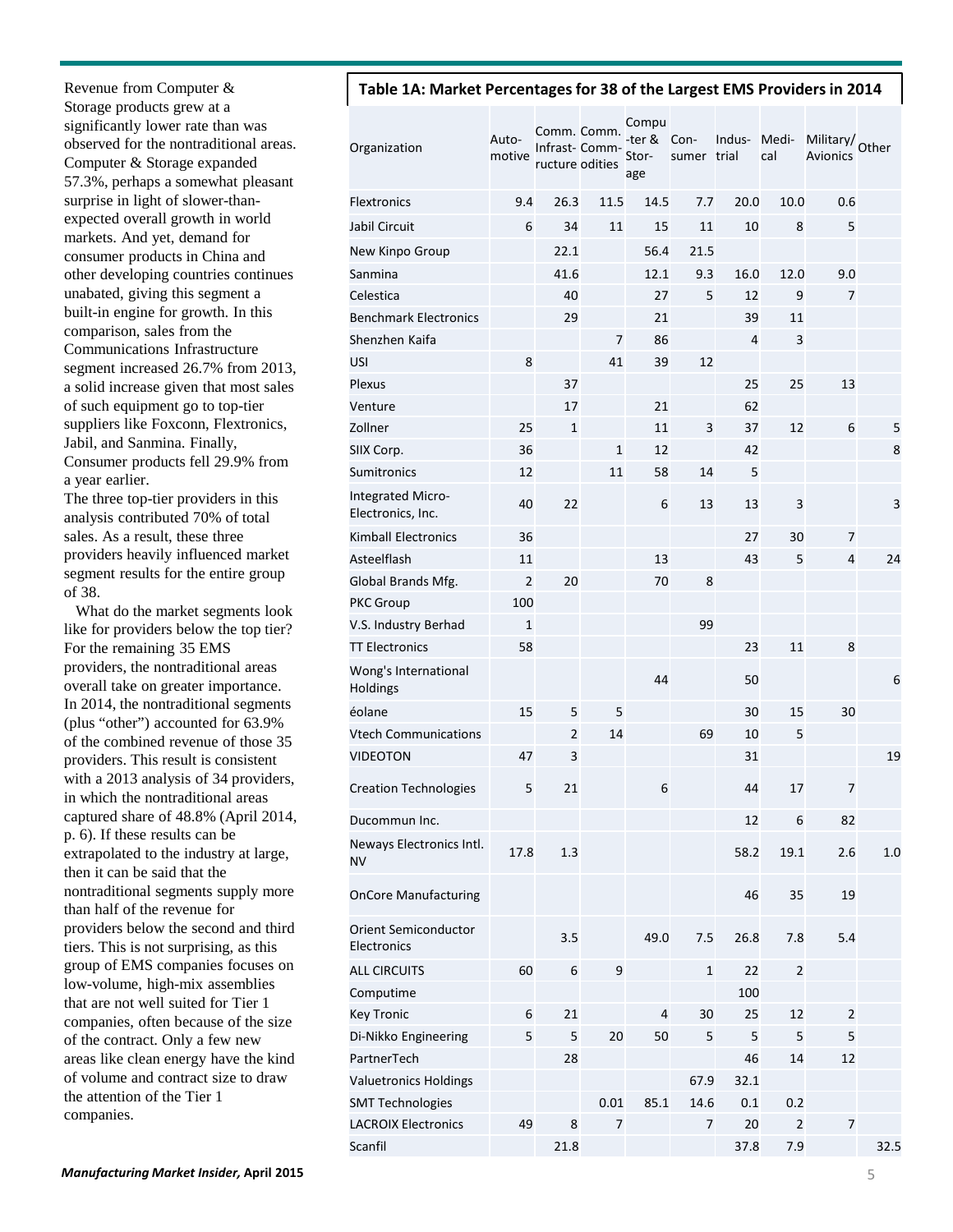Data from providers below \$3 billion in sales show how the individual segments within the nontraditional category break down for them. For this subgroup of 35 Top 50 EMS providers, the industrial/commercial area furnished one of the strongest segments for revenue. Representing 26.7% of total sales, it is one of the healthiest and most profitable market segments of all (Chart 2A). Industrial/commercial also came out number one in the 2013 analysis of 34 providers (April 2014, p. 5). If these results can be generalized, then the industrial/commercial segment has become the number-one revenue producer for providers below the top tier.

 Next in size among the nontraditional areas was the automotive segment with 7.8% of revenue. Growth of the global auto industry in 2014 probably contributed to the automotive share, which was 310 basis points higher than in the 2013 analysis. Not far behind the automotive segment was the Defense/security/aerospace segment with an 11.2% share, which was 690 basis points higher than in the 2013 analysis.

 Over the past five years of analysis, the medical share has ranged from 7.8% to 8.8%, evidence that the medical segment is not gaining market share despite the emphasis that many providers have placed on it. Business from the Communications Commodities segment came in at 3.8% of total sales, showing that there is business to be had even though it is smaller than the automotive or medical segments, at least for Top 50 providers below the industry's first tier. "Other" business that could not be categorized fell into the smallest segment, which claimed a share of 1.5% (Chart 2A).

 *Editor's note*: This analysis covered providers who sometimes differ as to which products go in what categories. As a result, there is some uncertainty and inconsistency with respect to the results presented here.





**Chart 2A: Individual Markets for 35 EMS Providers Under \$3 Billion**



#### **Table 2A: A Comparison of Segment Revenue for the Same 38 Top 50 EMS Providers**

| <b>Segment</b>                                 | 2014<br>share   | 2013<br>share | 2014 | 2013<br>sales (M) sales (M) | <b>Change</b> |  |  |  |  |
|------------------------------------------------|-----------------|---------------|------|-----------------------------|---------------|--|--|--|--|
| Computer &<br>storage                          | 21.4%           | 19.7%         |      | \$19,262 \$12,246           | 57.3%         |  |  |  |  |
| Communications<br>infrastructure               | 24.3%           | 27.7%         |      | \$21,884 \$17,266           | 26.7%         |  |  |  |  |
| Consumer,<br>mobile, &<br>other high<br>volume | 9.2%            | 18.9%         |      | \$8,258 \$11,774            | -29.9%        |  |  |  |  |
| Nontraditional*                                | 45.0%           | 33.7%         |      | \$40,530 \$20,995           | 89.7%         |  |  |  |  |
| Total                                          |                 |               |      | \$89,934 \$62,281           | 44.4%         |  |  |  |  |
|                                                | Includes other. |               |      |                             |               |  |  |  |  |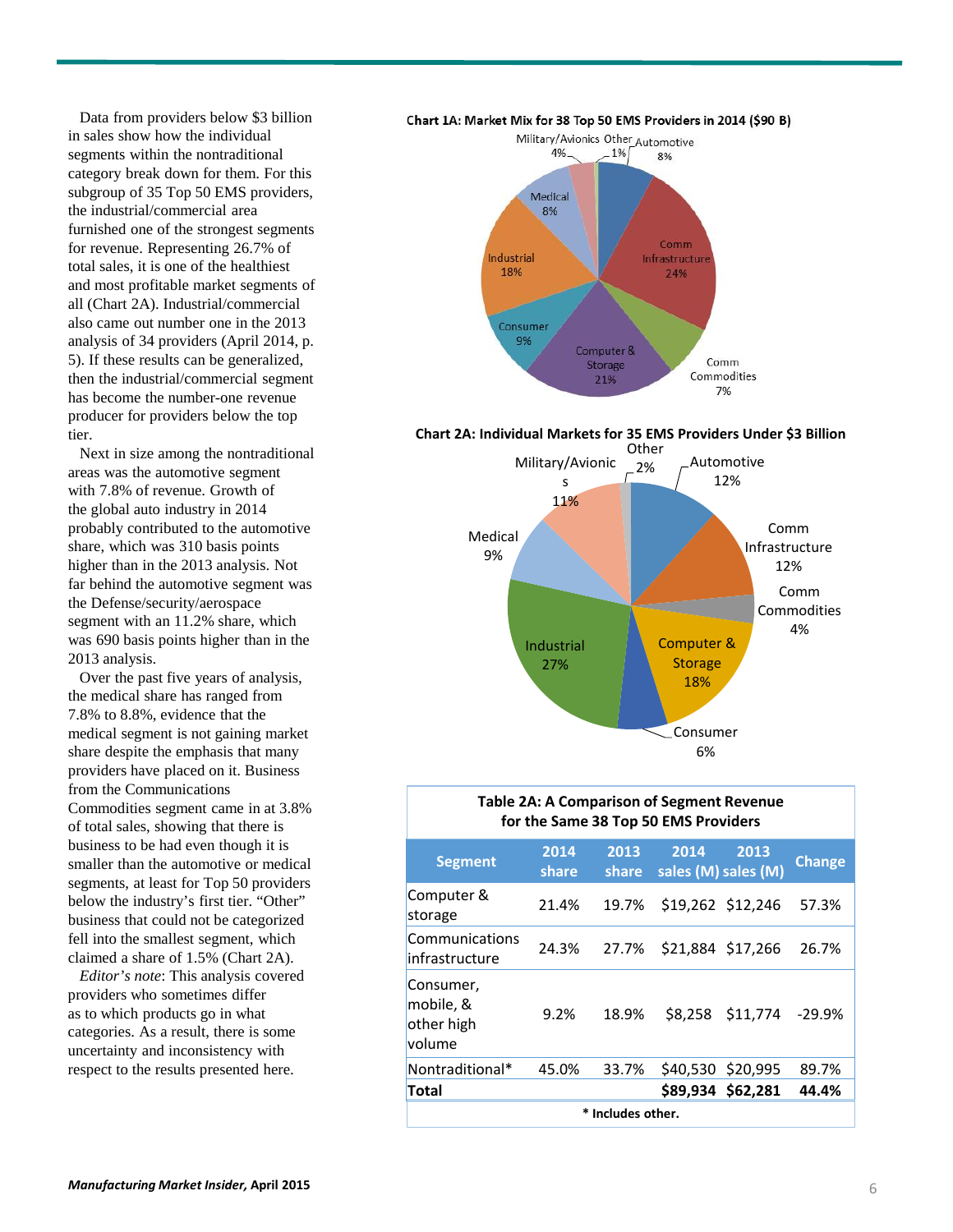### *Company News*

### *NATEL and OnCore Announce Completion of Merger Agreement*

 **NATEL Engineering Co., Inc.**  (Chatsworth, CA) and **OnCore Manufacturing, LLC** (San Marcos, CA) have completed their merger. The new company is one of the largest privately held electronics manufacturing services (EMS) companies in North America, focused on the medical, industrial, and aerospace and defense markets through its combined thirteen facilities. The company will be headquartered in Chatsworth, CA. Sudesh Arora, Chief Executive Officer and President of NATEL, will become the CEO and President of the merged company. Sajjad Malik, CEO of OnCore, will join the management team as Executive Vice President.

 The transaction is expected to close before the end of April 2015. NATEL has received a fully underwritten commitment from **Goldman Sachs Bank USA** and **GE Capital Corporation** to finance the transaction. **B. Riley & Co., LLC** acted as financial advisor for NATEL, and **Lincoln International** acted as financial advisor for OnCore.

# *Sparton Acquires Hunter Technology Corp.*

**Sparton Corporation** *(Schaumburg, IL)* announced that its wholly owned subsidiary, Sparton Hunter Corporation, completed a merger with **Hunter Technology Corporation** (Milpitas, CA) in a \$55 million all-cash transaction. The merger is subject to certain conditional post-closing adjustments.

 The addition of Hunter Technology meets the criteria of Sparton's growth strategy by providing further expansion regionally into Northern California, diversifying its customer base through both existing programs and a strong business development pipeline, increasing its engineering service capabilities, and continuing to increase the number of complex subassembly and full-device programs within Sparton.

 *Executive changes*… **AccuSpec Electronics** (Erie, PA) has announced that Marshall "Mac" Blythe has joined the company as President.

 Blythe assumes the President role at AccuSpec after serving with **Celestica** for 11 years in various executive leadership roles, most recently as Vice President of Sales and Solutions for Celestica's Aerospace, Defense, and Healthcare businesses. During his time at Celestica, Mac played a key role in developing the organization, processes, and customer relationships that led to substantial growth, superior profitability, and exceptional levels of customer satisfaction for the business units within his scope. He earned his bachelor's degree from the University of North Carolina and an MBA from the University of Chicago… **Asteelflash Group** (France) announced the appointment of Pierre Laboisse to the position of Corporate Executive Vice President Sales & Marketing, effective March 2, 2015. In this role, Pierre will undertake all the strategy and actions linked to revenue generation to ensure the prosperous growth of the company.

 Pierre comes to Asteelflash Group with over 20 years of experience in the electronics industry. He has an in-depth sales and marketing background and brings to Asteelflash his solid experience in complex solutions selling, as well as deep knowledge of Asian and American markets in addition to his European knowledge.

 Prior to joining Asteelflash, Pierre served as Senior Vice President of Global Sales and Marketing in charge of Regional Sales and Marketing for Europe and Global Distribution for **NXP,** where he successfully led the company to the position of second largest semiconductor line in distribution. Pierre leveraged his extensive capabilities and experience to develop a vision and request the needed framework for successful execution.

# *Flextronics Interested in Alcatel-Lucent's China Business*

 EMS provider **Flextronics** (Singapore) is reportedly interested in acquiring the Chinese business of

**Alcatel-Lucent** (Shanghai Bell). The French telecom company is currently being taken over by Finnish **Nokia**. However, Flextronics is in advanced talks to buy the manufacturing unit of Alcatel-Lucent Shanghai Bell, which is the company's largest JV, according to a report in *Reuters*.

 The Alcatel unit employs some 1,000 staff and is part of a JV that, along with its subsidiaries, generated revenues of  $\bigoplus$  1 billion in 2014.

 *Expansion*… **PKC Group** (Finland) is expanding its business in China and setting up a joint venture with a Chinese commercial vehicle EDS supplier. PKC Group has signed a framework agreement to establish a joint venture with **Jiangsu Huakai Wire Harness Co.**  Ltd. (Huakai) (China). The joint venture aims to increase PKC's market share in the Chinese medium and heavy trucks segment by 8 percentage points, and also expand its clientele with new customers.

 Huakai develops and manufactures electrical distribution systems for the truck, construction vehicle, and bus segments in China.

 The companies will respectively own a 50% share in the new company, which will be established by Huakai in Danyang, in the Jiangsu province of China.

 *Partnerships*… **Flextronics** has once again been selected to partner with **SunEdison** (Belmont, CA) to manufacture its solar modules—this time, in Mexico.

 SunEdison is the world's largest renewable energy development company and these solar modules will be primarily used in the US for residential, utility, and commercial photovoltaic (PV) projects.

 Flextronics states that it will begin fullvolume manufacturing in the first quarter of calendar 2015 at its solar module manufacturing facility in Ciudad Juarez, Mexico. SunEdison chose to manufacture at Flextronics in Ciudad Juarez due to the strategic location bordering the United States, just south of El Paso, with access to all major US rail lines and highways for fulfillment… **PartnerTech** (Sweden) and **Picadeli AB** (Sweden), a provider of self-service salads in grocery shops in